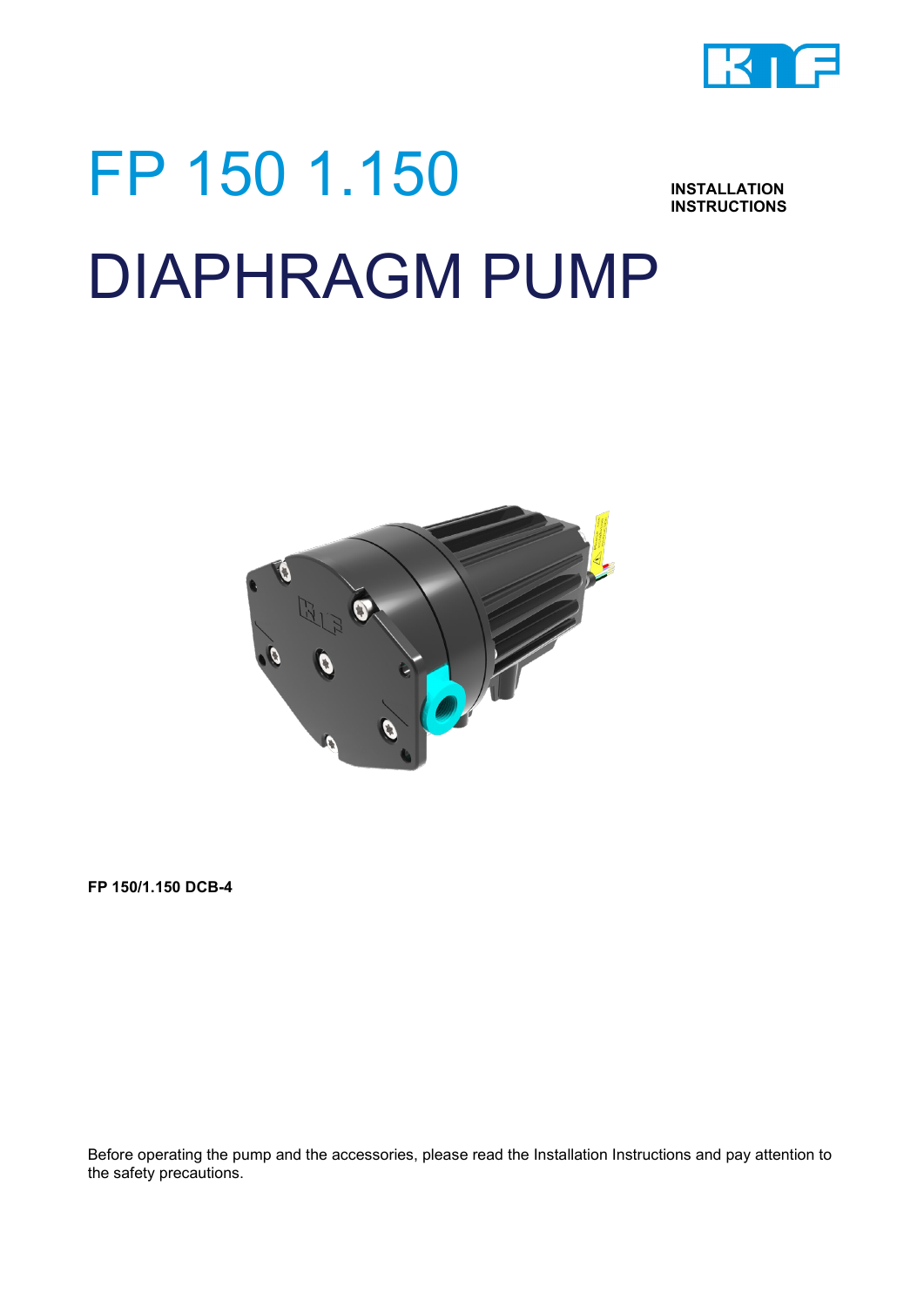| Contents |              |                                                             | Page           |
|----------|--------------|-------------------------------------------------------------|----------------|
|          | 1            |                                                             | 3              |
|          | 1.1          | Information about the instructions                          | 3              |
|          | 1.2          | Warnings                                                    | 3              |
|          | 1.3          | Disclaimer of liability                                     | 4              |
|          | 1.4          | Manufacturer's address                                      | 4              |
|          | 1.5          | Other applicable documents                                  | $\overline{4}$ |
|          | $\mathbf{2}$ |                                                             | 5              |
|          | 2.1          | Intended use                                                | 5              |
|          | 2.2          | Reasonably foreseeable misuse                               | 5              |
|          | 2.3          | Responsibility of the user                                  | 5              |
|          | 2.4          | Product-specific dangers                                    | 5              |
|          | 3            |                                                             | 8              |
|          | 3.1          | Installation location                                       | 8              |
|          | 3.2          | Mechanical fixture                                          | 9<br>9         |
|          | 3.3<br>3.4   | Connecting the fluid system<br><b>Electrical connection</b> | 9              |
|          |              |                                                             | 10             |
|          | 4            |                                                             |                |
|          | 5            |                                                             | 12             |
|          | 5.1          | Leak sensor (1)                                             | 12             |
|          | 5.2          | Mounting option on project basis                            | 12             |
|          | 6            |                                                             | 13             |
|          | 6.1<br>6.2   | Preparations for disassembly                                | 13<br>14       |
|          | 6.3          | Disassembling the pump head<br>Installing the pump head     | 15             |
|          |              |                                                             |                |
|          | 7            |                                                             |                |
|          | 8            |                                                             |                |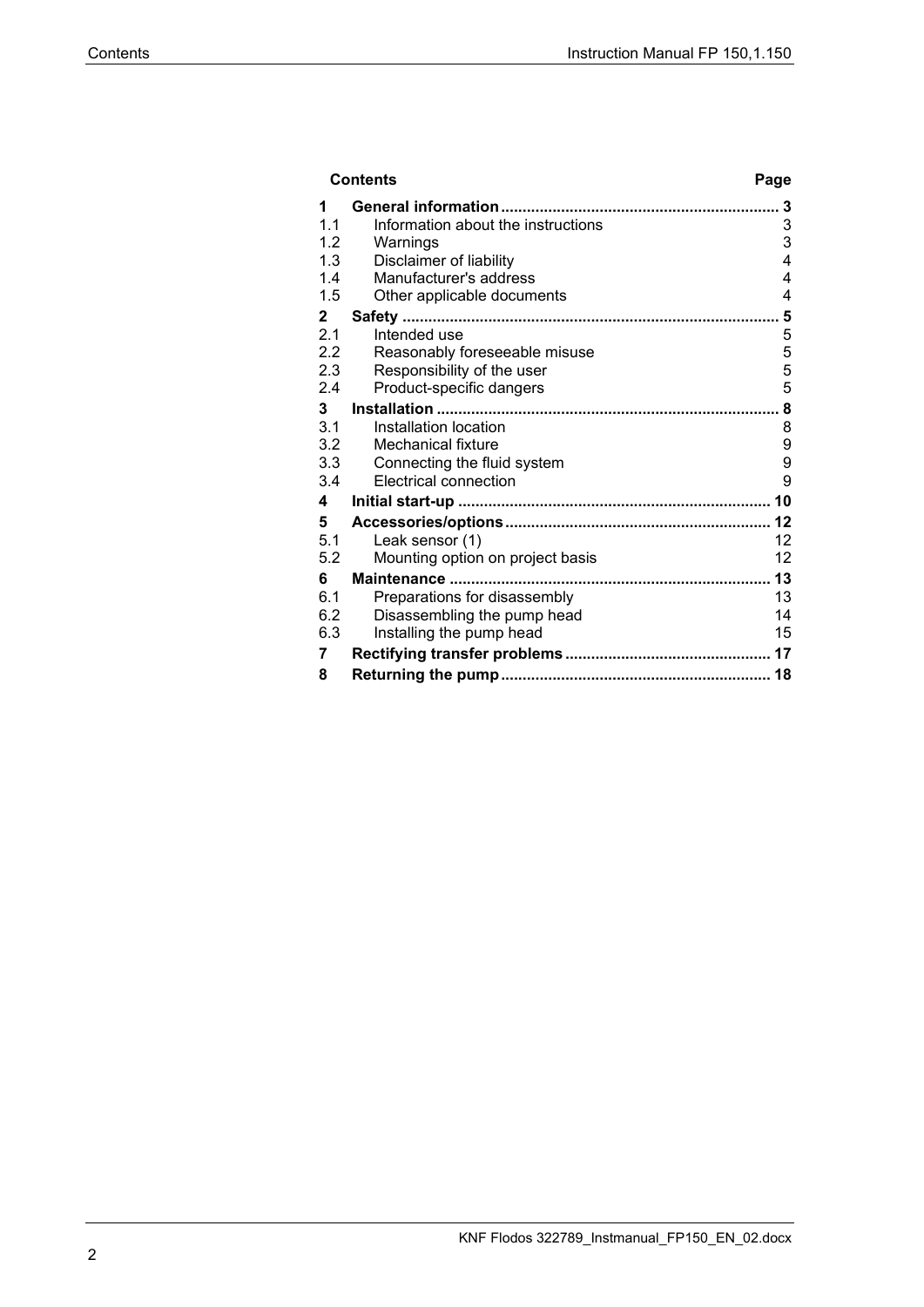# <span id="page-2-0"></span>**1 General information**

#### <span id="page-2-1"></span>**1.1 Information about the instructions**

- The Installation Instructions describe the requirements for correct and safe installation of the product in the complete machine. **Contents**
- These Installation Instructions are part of the product. Information that relates to safety should be used for the documentation of the complete machine. Storage location

Customer-specific project pumps (pump models which begin with "PL" or "PML") may differ from the Installation Instructions. Project pumps

#### <span id="page-2-2"></span>**1.2 Warnings**

Warnings in the Installation Instructions are identified with the danger symbol, keywords and colors. These provide an indication of the extent of the danger.



# **A DANGER**

Indicates a dangerous situation which will lead directly to death or serious injury if it is not avoided.



# **WARNING**

Indicates a dangerous situation which may lead to death or serious injury if it is not avoided.



# **A CAUTION**

Indicates a dangerous situation which may lead to moderate or minor injuries if it is not avoided.

# *NOTICE*

Indicates a situation which may cause damage to property if it is not avoided.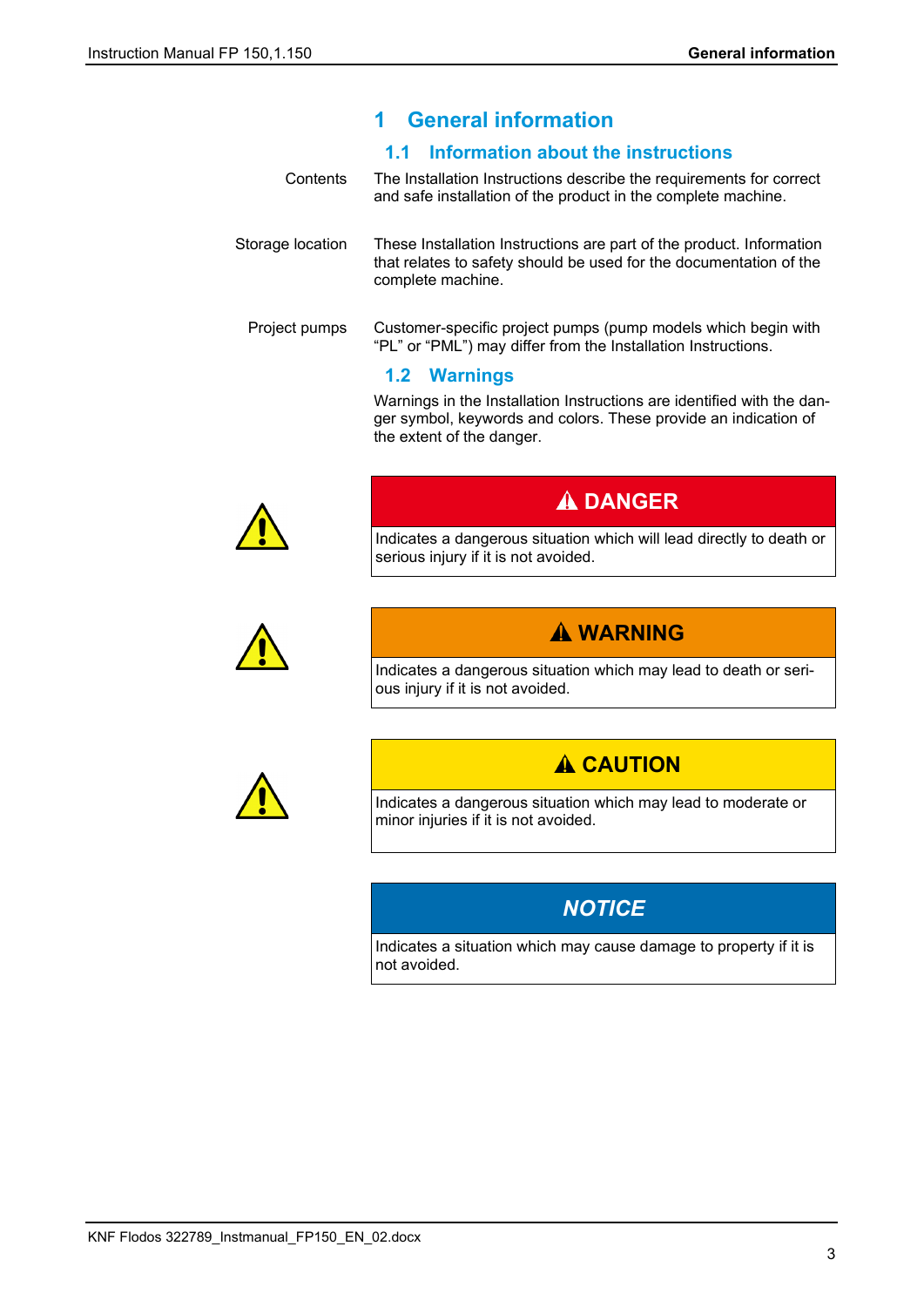# <span id="page-3-0"></span>**1.3 Disclaimer of liability**

The manufacturer can accept no liability for any damage or malfunctions caused by failure to follow the Installation Instructions.

The manufacturer can accept no liability for any damage or malfunctions caused by modification or conversion of the device or improper handling.

The manufacturer can accept no liability for any damage or malfunctions caused by the use of non-approved spare parts and accessories.

# <span id="page-3-1"></span>**1.4 Manufacturer's address**

KNF Flodos AG Wassermatte 2 6210 Sursee, Switzerland

Tel +41 (0)41 925 00 25 Fax+41 (0)41 925 00 35

[www.knf.com](http://www.knf.com/)

#### <span id="page-3-2"></span>**1.5 Other applicable documents**

The documents listed must also be taken into consideration. The valid versions can be found at [www.knf.com](http://www.knf.com/downloads)

- **Data sheet**
- 3D model
- declaration of incorporation
- **EU Declaration of Conformity**

The following should also be observed:

- **Local T&Cs** Sales documents and agreement between KNF and customer
- **•** Drive specification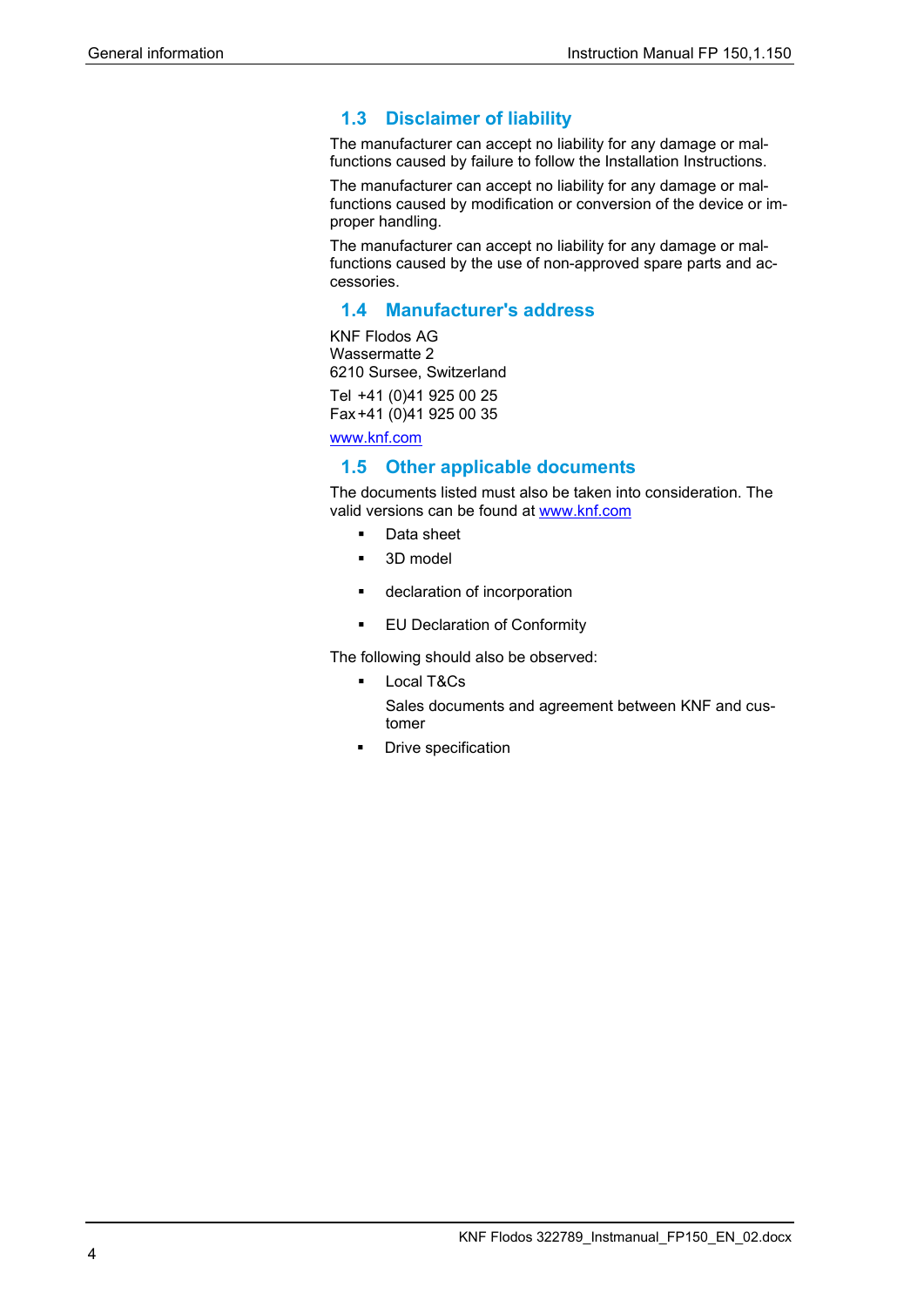# <span id="page-4-0"></span>**2 Safety**

#### <span id="page-4-1"></span>**2.1 Intended use**

This pump is intended exclusively for use as follows:

- To transfer liquids and gases
- For operation in accordance with the operating parameters specified in the technical data and other applicable documents

#### <span id="page-4-2"></span>**2.2 Reasonably foreseeable misuse**

The pump may not:

- **•** be operated in an explosive atmosphere;
- be used to transfer explosive media;
- be used to transfer media whose compatibility with the pump head, valves, diaphragms and seals has not been established.

#### <span id="page-4-3"></span>**2.3 Responsibility of the user**

The user is responsible for ensuring compliance with the safety precautions in these Installation Instructions. Applicable safety, accident prevention and environmental protection regulations must be complied with.

#### <span id="page-4-4"></span>**2.4 Product-specific dangers**

This chapter describes residual risks that have been identified in a risk assessment. Safety precautions and warnings in this chapter and in other chapters in the Installation Instructions must be observed in order to avoid dangerous situations.

# **A DANGER**

#### **Danger of injuries and property damage caused by hazardous materials**

Poisoning and caustic burns, or undesirable reactions caused by escaping hazardous materials

- $\triangleright$  Observe the safety data sheets for the media to be transferred.
- $\triangleright$  Before transferring a medium, check whether it can be transferred safely in a specific instance.
- $\triangleright$  Ensure that there will be no danger of explosion, even under extreme operating situations (temperature, pressure) and during operational disturbances.
- $\triangleright$  Ensure that the pump is used by appropriately trained personnel.
- $\triangleright$  Determine the resistance of the head materials.
- $\triangleright$  Check that the pump and system are leak-tight at the operating temperature of the medium to be transferred.
- $\triangleright$  Check the pump regularly for damage.
- $\triangleright$  Use the pump only if it is in perfect working order.
- $\triangleright$  Operate the pump in accordance with the technical data.
- $\triangleright$  Carry out work on the pump and liquid system only after decontamination and/or the presence of a decontamination declaration.

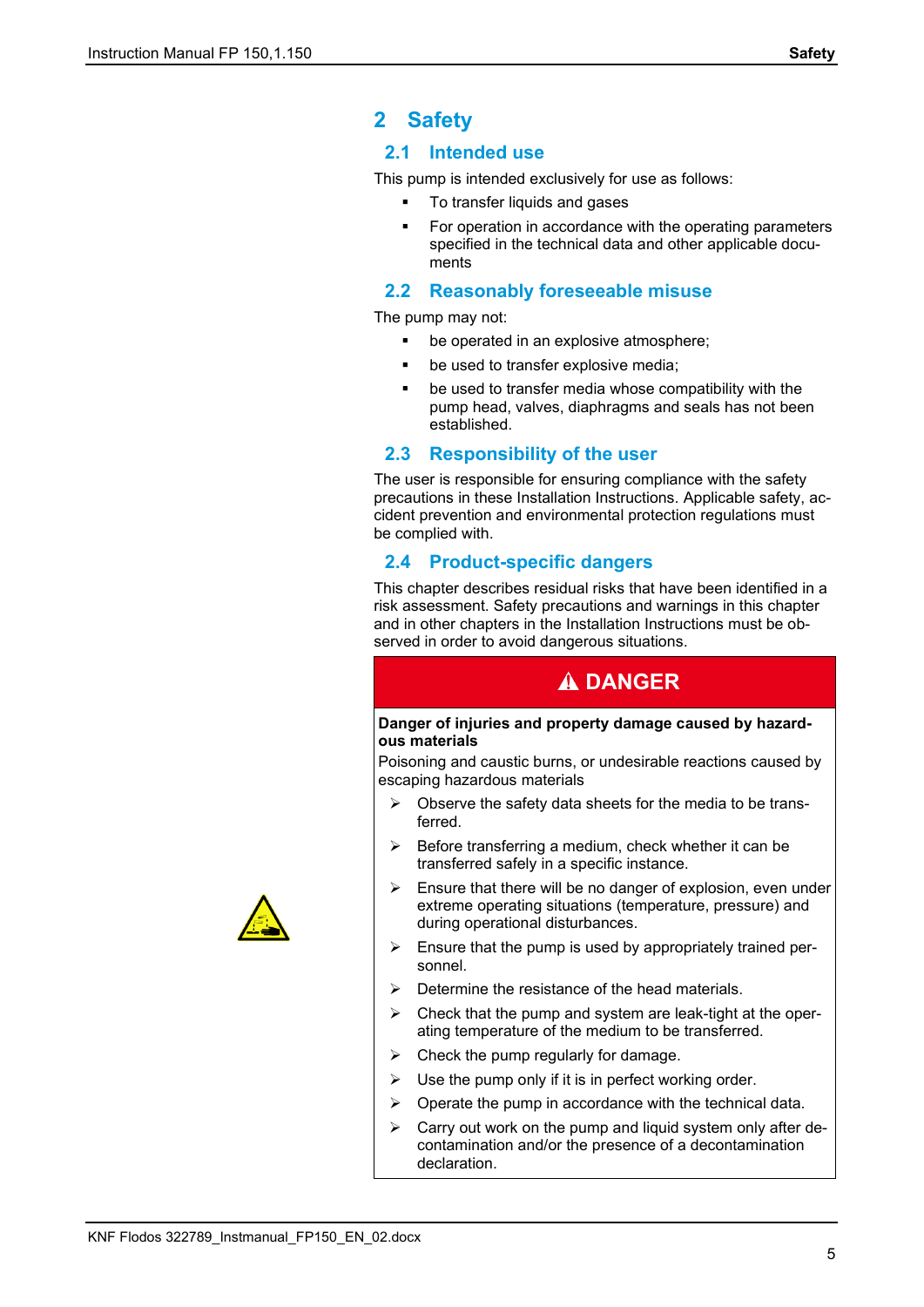# **A DANGER**

#### **Danger of injuries and property damage caused by leaks at interfaces to the pump head**

Poisoning and caustic burns, or undesirable reactions caused by escaping hazardous materials

- $\triangleright$  Wear personal protective equipment.
- $\triangleright$  Connect the pump correctly.
- $\triangleright$  Use the pump only if it is in perfect working order.
- $\triangleright$  Operate the pump in accordance with the technical data.

# **A DANGER**

#### **Danger of injuries and property damage caused by uncontrolled flows when the pump is not operating**

Poisoning and caustic burns, or undesirable reactions caused by escaping hazardous materials

- Construct the fluid circuit so that the operating pressure on the pressure side of the pump is higher than on the suction side.
- $\triangleright$  Install a shut-off valve in the fluid circuit.

The risk analysis indicates a risk of explosion due to certain materials and substances.

# **A DANGER**

#### **Danger of injuries and property damage caused by an explosion in the pump**

The pump housing is made from aluminium. If the pump diaphragm is damaged, medium can accumulate in the housing and form hydrogen (especially with acids and lye's). This could cause an explosion in the pump housing.

- $\triangleright$  Check and monitor the reactivity of the medium with aluminium.
- $\triangleright$  No flammable materials in the direct vicinity of the pump or piping.
- $\triangleright$  Monitor leaks with the optional leak sensor integrated in the housing.

The pump housing is designed to withstand pressure surges caused by explosions. The probability of a fault that would cause an explosion is deemed to be low. When installed in the system, the risks in the complete system must be assessed.

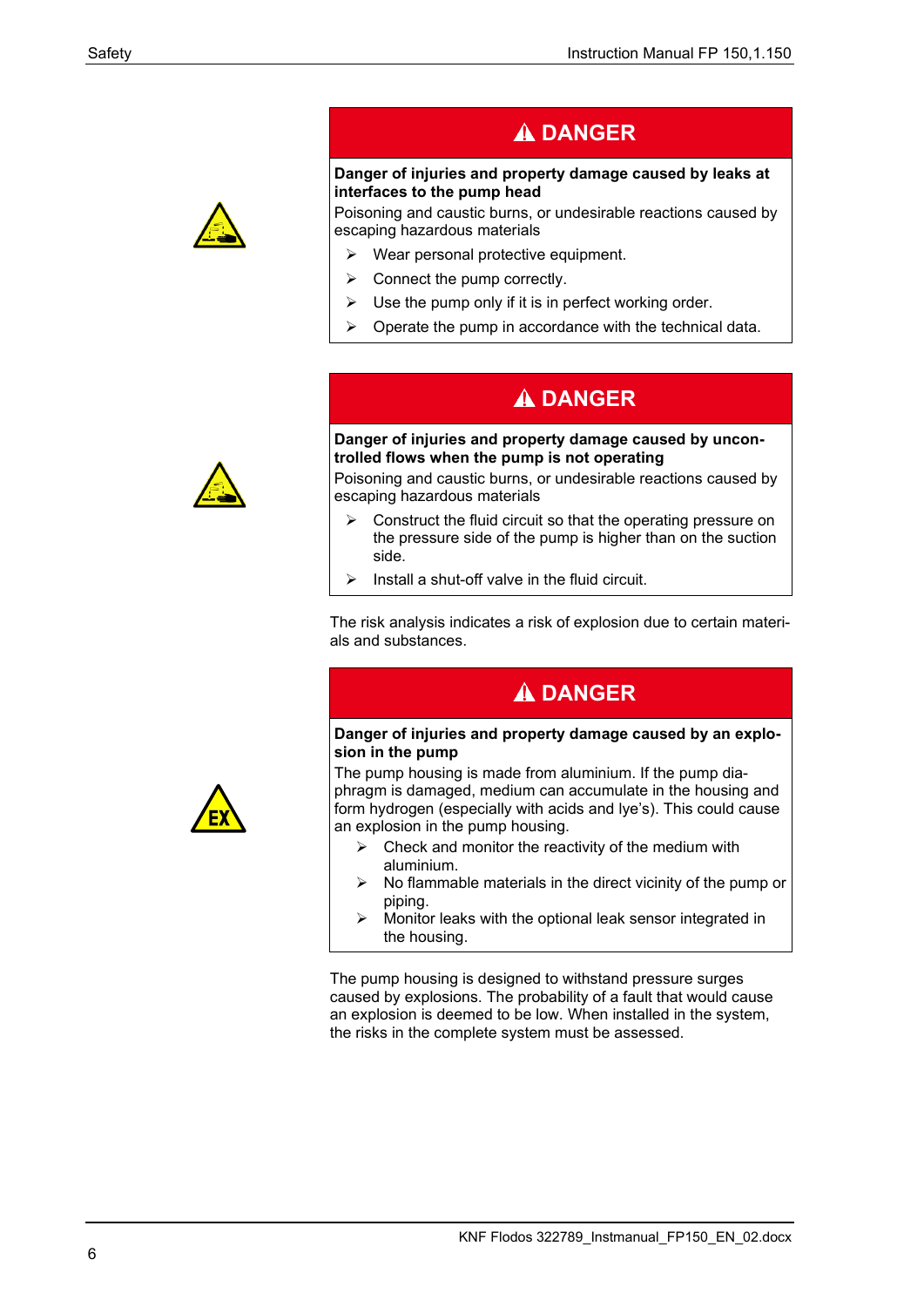

# **A DANGER**

#### **Danger of injuries and property damage caused by an explosion in the connection lines and in the pump**

Evaporation of flammable liquids

- $\triangleright$  When flammable liquids are transferred, an explosive atmosphere can form in the pump and in the lines during filling and emptying.
- $\triangleright$  With the hoses that are used, pay attention that no electrostatic charges can form (use conductive materials, grounding and potential equalisation).
- $\triangleright$  The hoses that are used must be able to withstand the potential pressure of explosion.

# **A DANGER**

#### **Danger of injuries and property damage caused by the pump exploding**

If the pump has not been used or has been stored for some time, residual medium may evaporate and form an explosive atmosphere.

 $\triangleright$  If the pump has not been used for some time or is stored. Empty the pump and rinse with neutral medium to prevent a subsequent reaction.

# **WARNING**

#### **Danger of injuries and property damage caused by leaks to the environment**

Flammable materials

 $\triangleright$  Keep flammable materials away from the direct vicinity of the pump and piping.

# **WARNING**

#### **Danger from failure of the diaphragms**

Injuries or damage to equipment caused by escaping media when the pump diaphragms are damaged.

- $\triangleright$  Take precautions in the design of the final system so that any escaping liquids cannot cause a hazard.
- $\triangleright$  Detect faults with the leak sensor that is integrated in the housing on a project basis.
- $\triangleright$  Provide a drainage opening for the housing on a project basis.



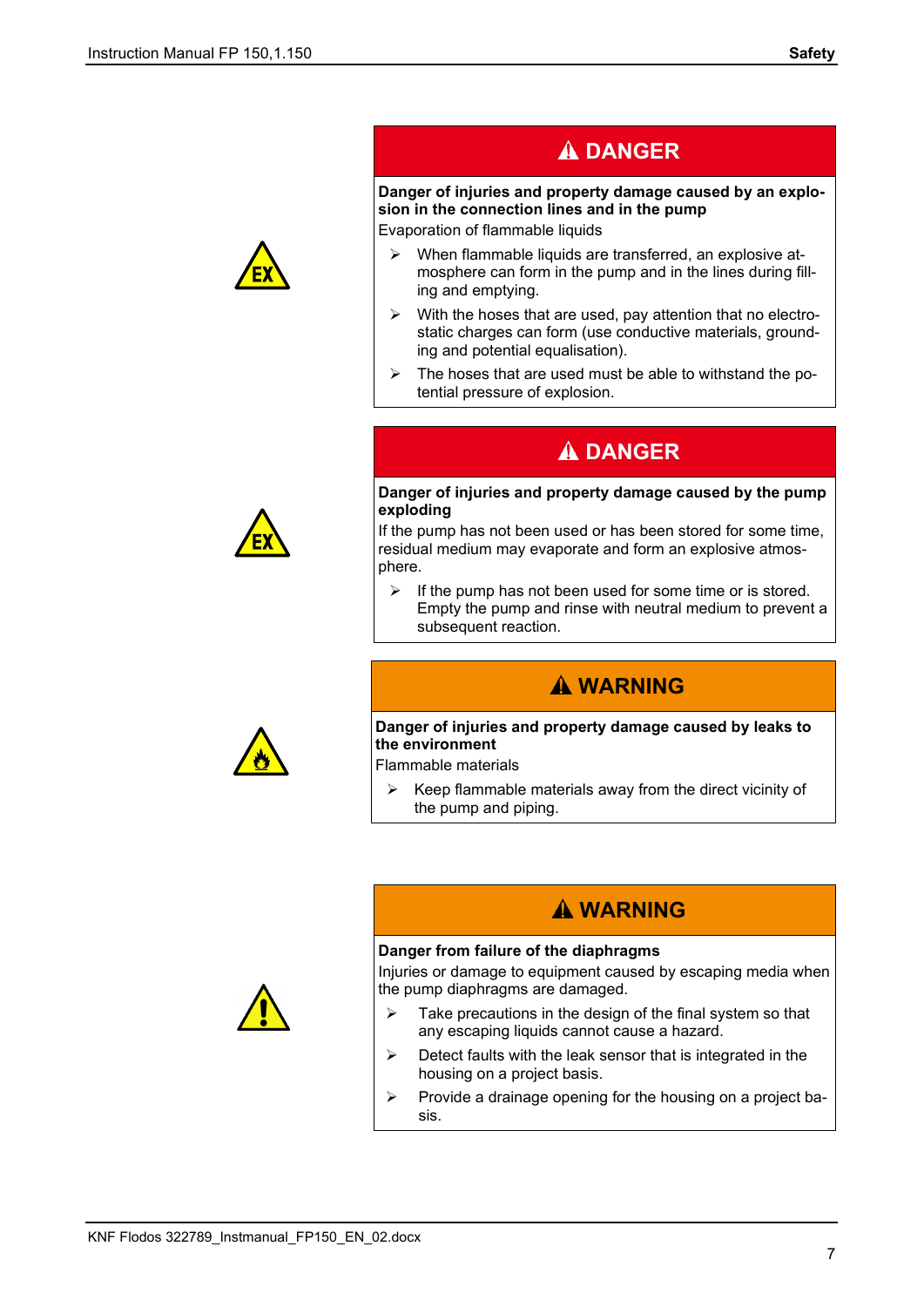

# <span id="page-7-0"></span>**3 Installation**

# **WARNING**

#### **Danger as a result of incorrect installation**

Injuries or damage to equipment caused by escaping media

- $\triangleright$  After installation, check the system for leaks using a harmless medium.
- $\triangleright$  Observe the requirements for correct use.
- $\triangleright$  Take precautions in the design of the final system so that any escaping liquids cannot come into contact with live components.
- $\triangleright$  Use only connections that are specified in the data sheet. Do not use NPT threads or sealing tape, as cracks can form at the plastic connections.

The following requirements apply to all the activities described in this section:

# <span id="page-7-1"></span>**3.1 Installation location**

The installation location must:

- **•** protect the pump against immersion;
- **EXECT** keep away aggressive and flammable liquids and vapors;
- enable hose connections with no tensile or bending loads;
- take into account cooling of the pump drive:
- **•** consider handling of any leaks;
- have appropriate precautions if flammable media are used.

#### **Optimum filling/venting**

The following guidance is recommended for optimum filling and venting of the pump head:

Pump vertical with pump head facing up or down



#### *Fig. 1:*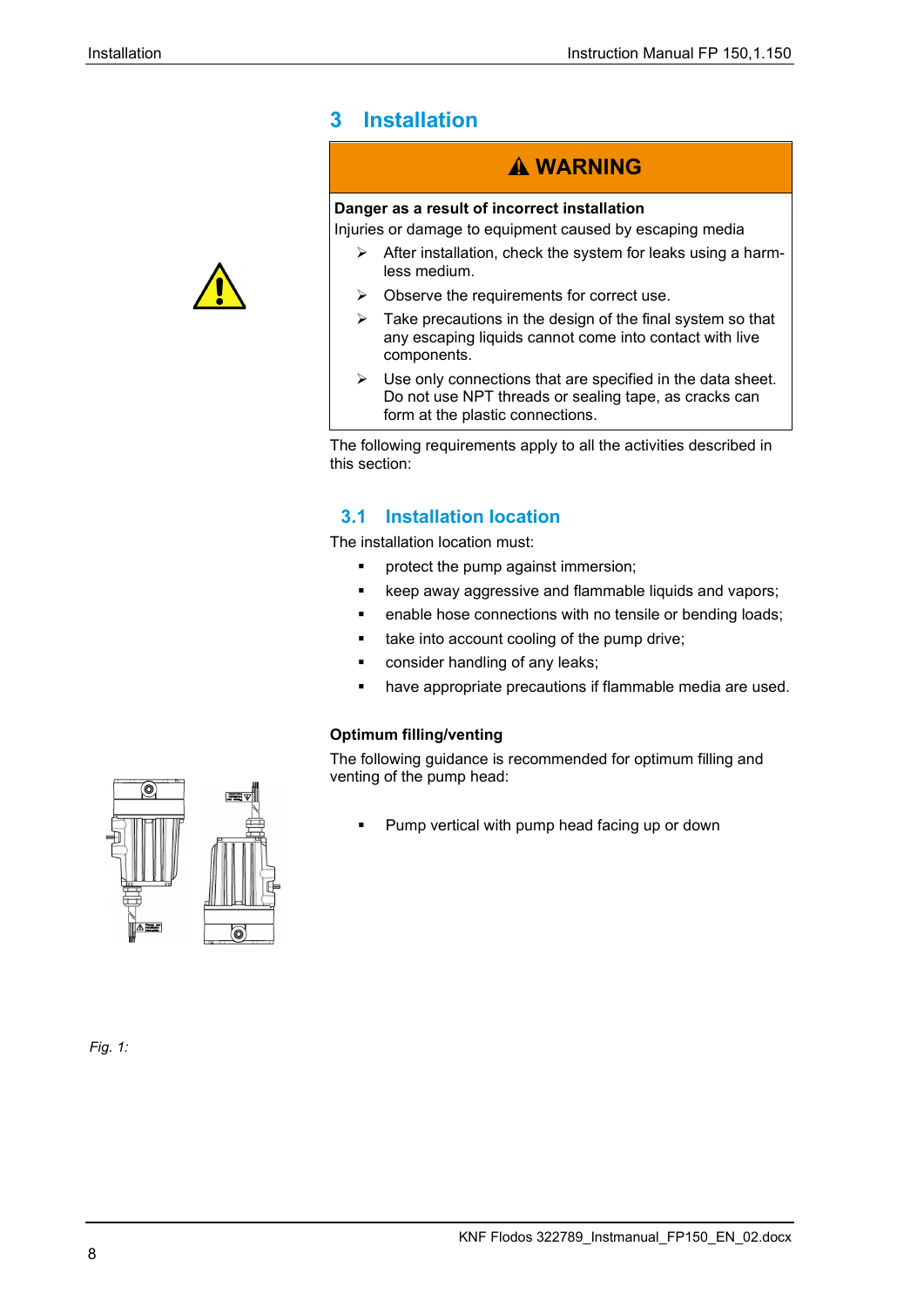

*Fig. 2:*



*Fig. 3:*

# <span id="page-8-0"></span>**3.2 Mechanical fixture**

Protect the product against shocks, impacts and strong vibrations.

The following fixture options are available:

- Thread holes for M4 bolts on motor base (**1**)
- Through-holes for M4 bolts on pump head (**2**)

The following fixtures are available as project pumps:

- Mounting plate ID 177712 for M4 thread-holes (**1**)
- **Fixing clamp**

#### <span id="page-8-1"></span>**3.3 Connecting the fluid system**

Use suitable means to check the fluid connection for leaks. For more information about dimensions, refer to the data sheet.

## <span id="page-8-2"></span>**3.4 Electrical connection**

For performance specifications, refer to the data sheet. Observe the regulatory requirements for electrical installations:

- Overload protection and separating protective devices
- Contact protection and additional insulation
- **Ground connections**
- **Protection against vibration, tensile loading and corrosion**

#### Terminal assignment

| Lead  | <b>Signal</b> | <b>Description</b>                    |
|-------|---------------|---------------------------------------|
| red   | $+VS$         | + Supply voltage                      |
| black | - VS /GND     | - Supply voltage                      |
| white | Vctrl         | Control voltage 05V                   |
| green | FG            | Speed output                          |
| blue  | PMW inverse   | Control signal PWM inverse.           |
|       |               | If this control signal is to be used, |
|       |               | the connection to +VS must be sep-    |
|       |               | arated and Vctrl must be connected    |
|       |               | with -VS/GND.                         |

For detailed information about control, please refer to the drive specification (available from your local KNF dealer).

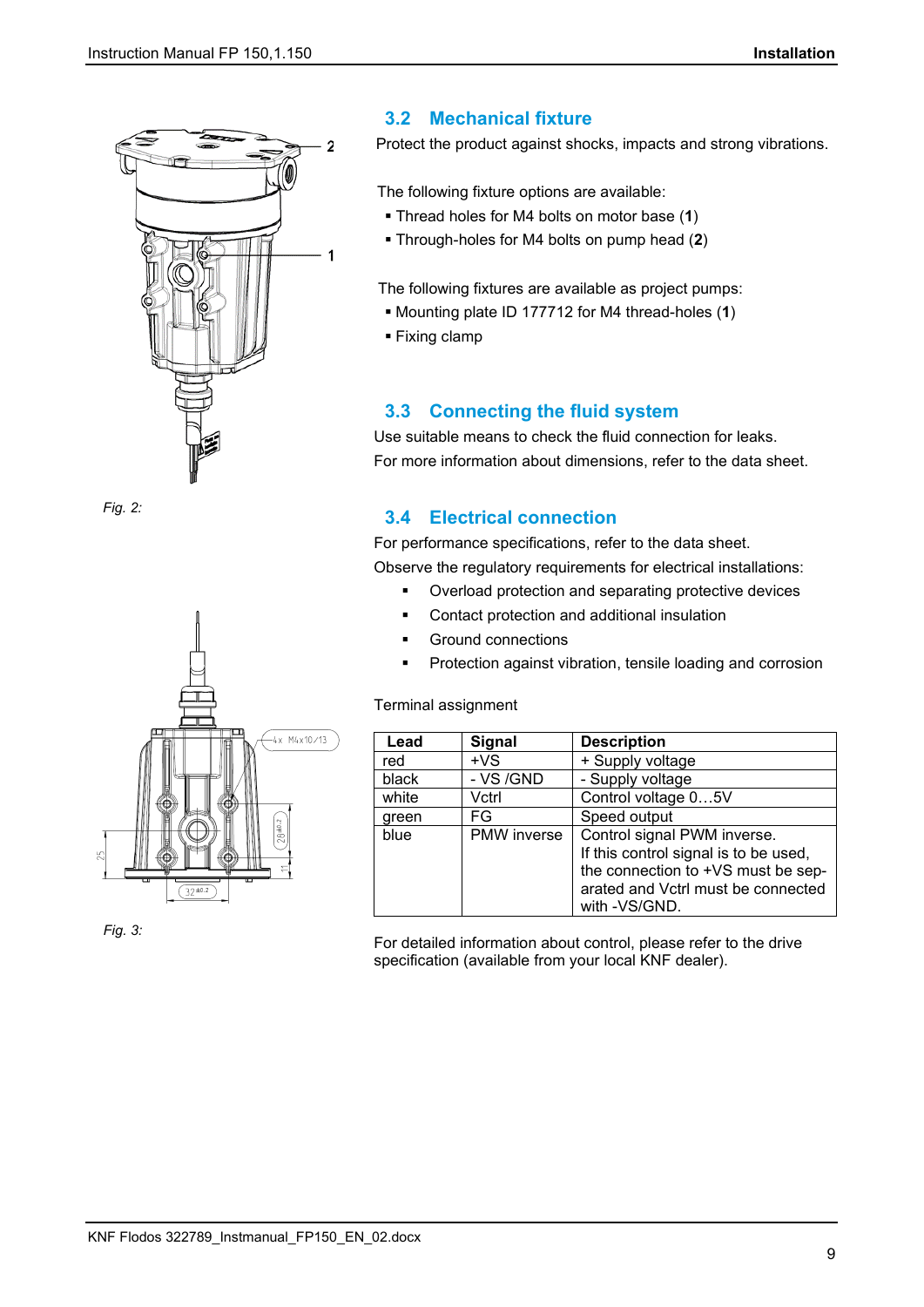# <span id="page-9-0"></span>**4 Initial start-up**

The product may not be put into service until it has been determined that the machine in which the product is to be installed complies with the provisions of the Machinery Directive 2006/42/EC.

# **WARNING**

#### **Danger of bursting of the fluid system due to overpressure.**

The pump builds up pressure. In a closed system, it is possible that the maximum permitted operating pressure is exceeded. This can cause injuries or damage to the pump and system.

- $\triangleright$  Prevent operation against a closed system.
- $\triangleright$  In the case of parts that are in contact with the fluid, use only those that are designed for the pump's operating pressure as a minimum.
- $\triangleright$  If necessary, take suitable measures to limit the maximum system pressure.

# **A CAUTION**

#### **Danger of unexpected chemical reactions with water**

Water residues left in the pump from testing in the factory may react with the transferred medium.

 $\triangleright$  Before putting the pump into service, flush it with a medium that is not critical regarding water.



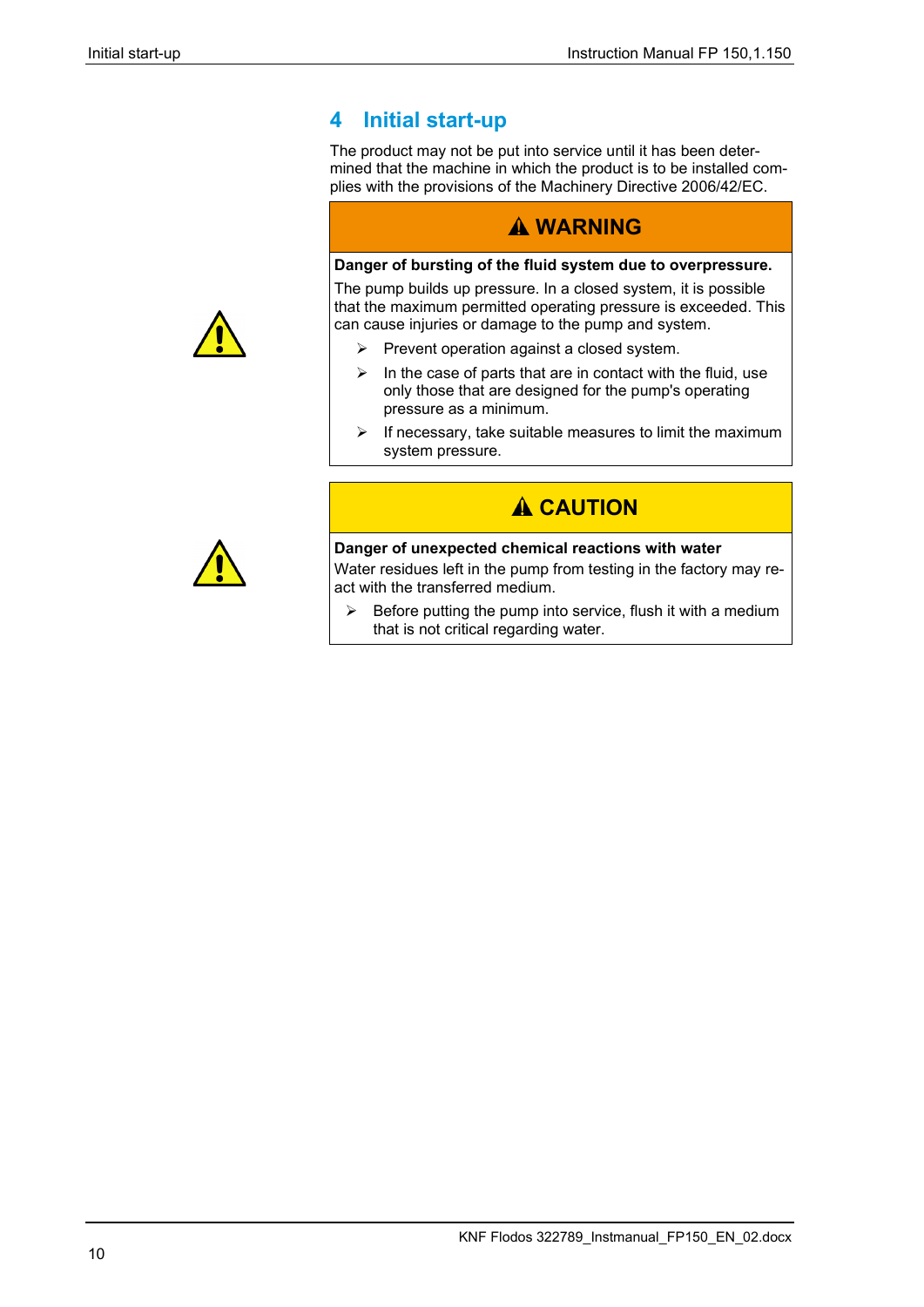

# **A CAUTION**

#### **Danger of hot surfaces**

The pump becomes hot during operation. Burns may be caused by hot surfaces or injuries may occur as a result of uncontrolled movements.

- $\triangleright$  Do not touch the pump while it is operating.
- $\triangleright$  Ensure sufficient cool air and keep an appropriate distance to adjacent components.
- $\triangleright$  Operate the pump in accordance with the technical data.
- $\triangleright$  At medium temperatures above 50°C, take safety precautions against burns on fluid components.

Before switching on the pump, check the following:

- All hoses attached properly
- Pump is mechanically fixed
- Specifications of the power supply correspond with the data on the pump's rating plate
- **Pump outlet not blocked**
- All cables properly connected
- Contact protection for electrical connections and moving parts installed



# **A VORSICHT**

#### **Danger of unexpected start-up of the pump**

 $\triangleright$  Disconnect supply voltage to pump for safe standstill.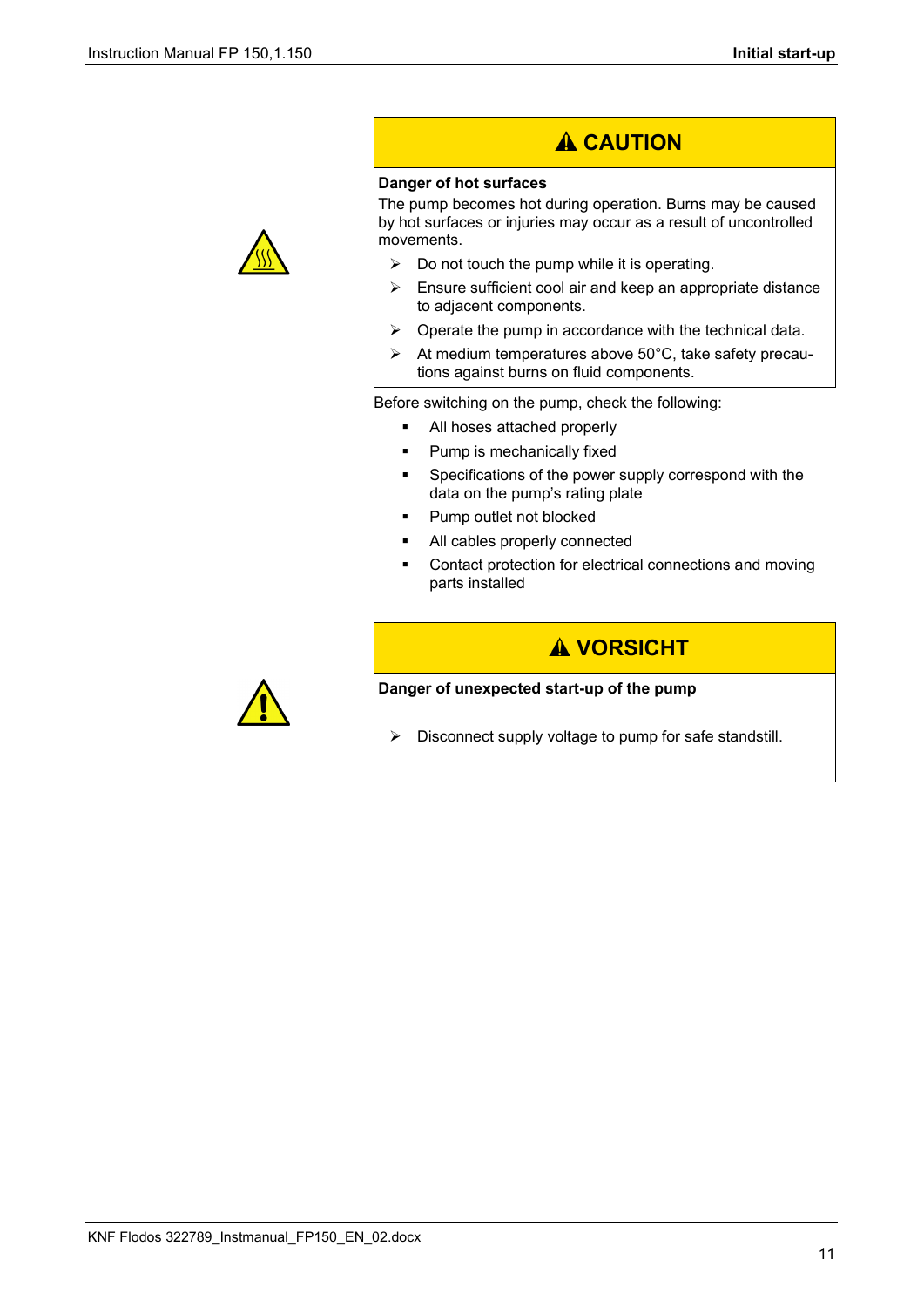

# <span id="page-11-0"></span>**5 Accessories/options**

# <span id="page-11-1"></span>**5.1 Leak sensor (1)**

ID 174542

- The integrated leak sensor offers protection against escaping medium if the diaphragm ruptures.
- In case of a fault, the pump housing is sealed to the outside; however, the housing seals are not resistant to aggressive media.
- The sensor outputs a signal if the housing fills with medium. In such a case, the pump must be switched off within 5 minutes and the system pressure must be relieved to prevent medium escaping.
- To ensure that the leak sensor functions correctly, install the pump vertically or horizontally as shown in Fig. 3.

# <span id="page-11-2"></span>**5.2 Mounting option on project basis**

 Mounting plate ID 177712 with M4 screw on motor foot(**1**) Mounting clamp ID 321050 with M8-M10 thread

The data sheets are available at [www.knf.com.](http://www.knf.com/)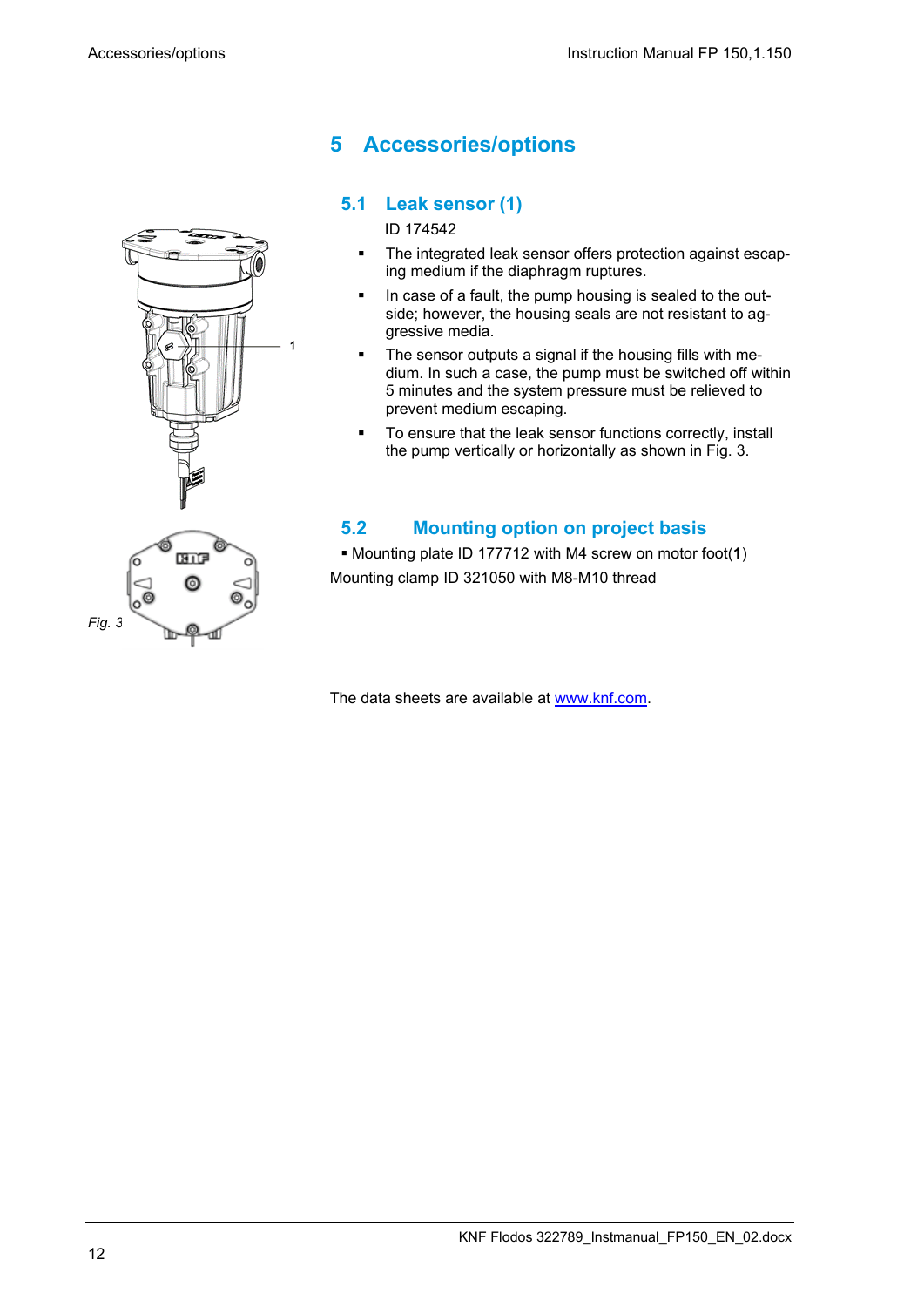# <span id="page-12-0"></span>**6 Maintenance**



# **A WARNING**

#### **Health hazard due to dangerous substances in the pump**

Depending on the medium transferred, caustic burns or poisoning are possible.

- Wear protective clothing if necessary, e.g. protective gloves.
- $\triangleright$  Flush the pump with a neutralizing liquid, and then pump empty.

| Tools                               |  |  |
|-------------------------------------|--|--|
| Torque wrench                       |  |  |
| Socket wrench insert (bit) Torx T20 |  |  |

#### <span id="page-12-1"></span>**6.1 Preparations for disassembly**

- 1. Flush the pump with a suitable neutralizing liquid, and make sure that no dangerous substances are left in the pump.
- 2. Empty the pump.
- 3. Separate the electrical connections.
- 4. Disconnect hoses from pump head.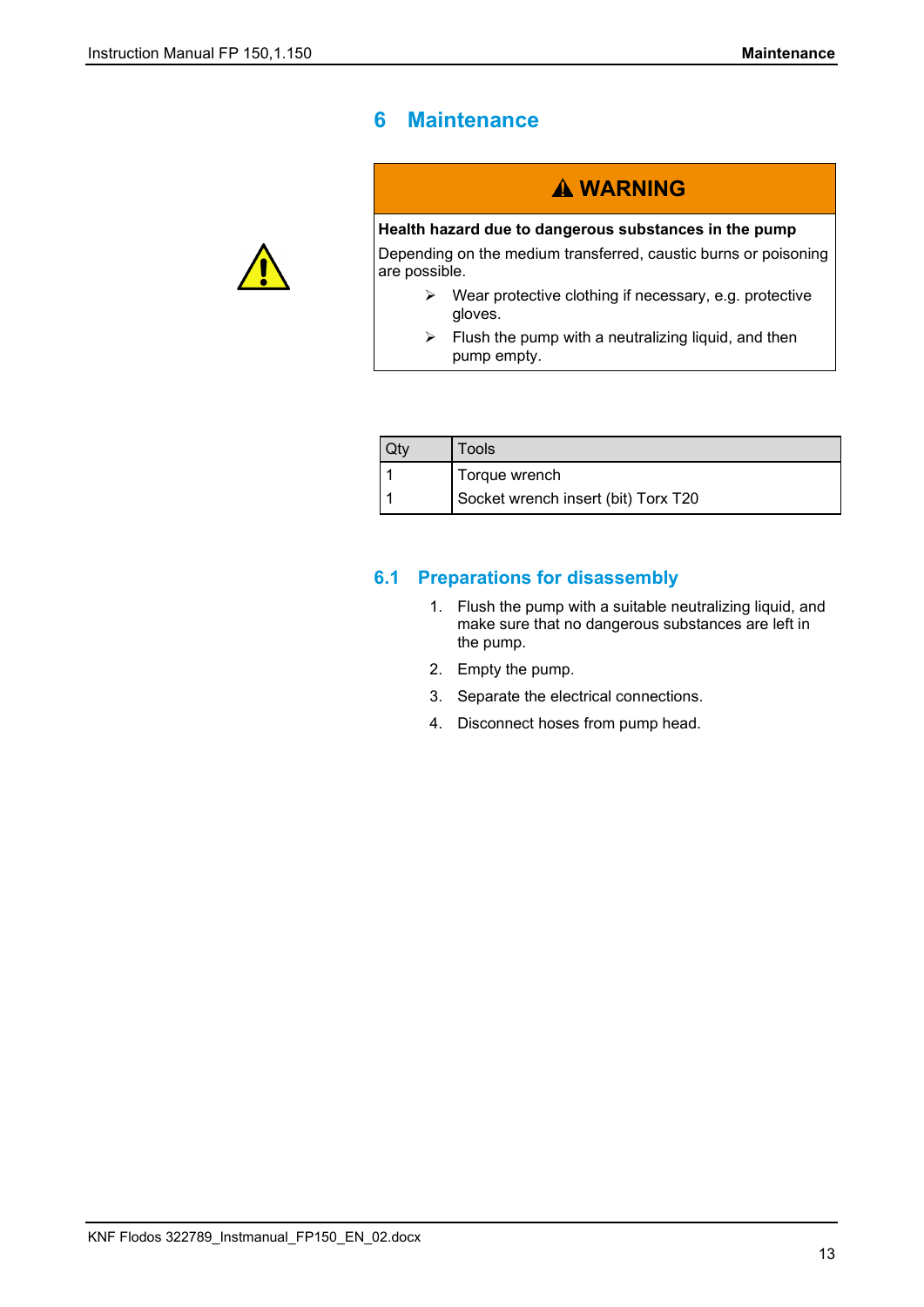

#### <span id="page-13-0"></span>**6.2 Disassembling the pump head**

- 1. **First step:** Undo center screw (**1**).
- 2. Undo the four motor fastening screws (**2**).
- 3. Separate the pump head from the motor (**3**).
- 4. Undo head screws (**4**).
- 5. Remove the cover plate (**5**), connecting plate (**6**) and intermediate plate (**7**).
- 6. Loosen the diaphragms (**8**) by hand if they are to be replaced.
- 7. Put the diaphragm receiver (**9**) and diaphragm holder (**10**) aside together. Spring cap (**11**) and spring (**12**) are between them.
- 8. Clean the intermediate plate (**7**) with integrated valves well, removing all residues. Blow out with compressed air (max. 1.5 bar) and allow to dry.

#### **Key**

- **1** Center screw
- **2** Motor fastening screws
- **3** Motor
- **4** Head screws
- **5** Cover plate<br>**6** Connecting
- **6** Connecting plate<br>**7** Intermediate plate
- **7** Intermediate plate
- **8** Diaphragms
- **9** Diaphragm receiver
- **10** Diaphragm holder
- **11** Spring cap
- **12** Spring
- **13** O-rings
- **14** Motor seal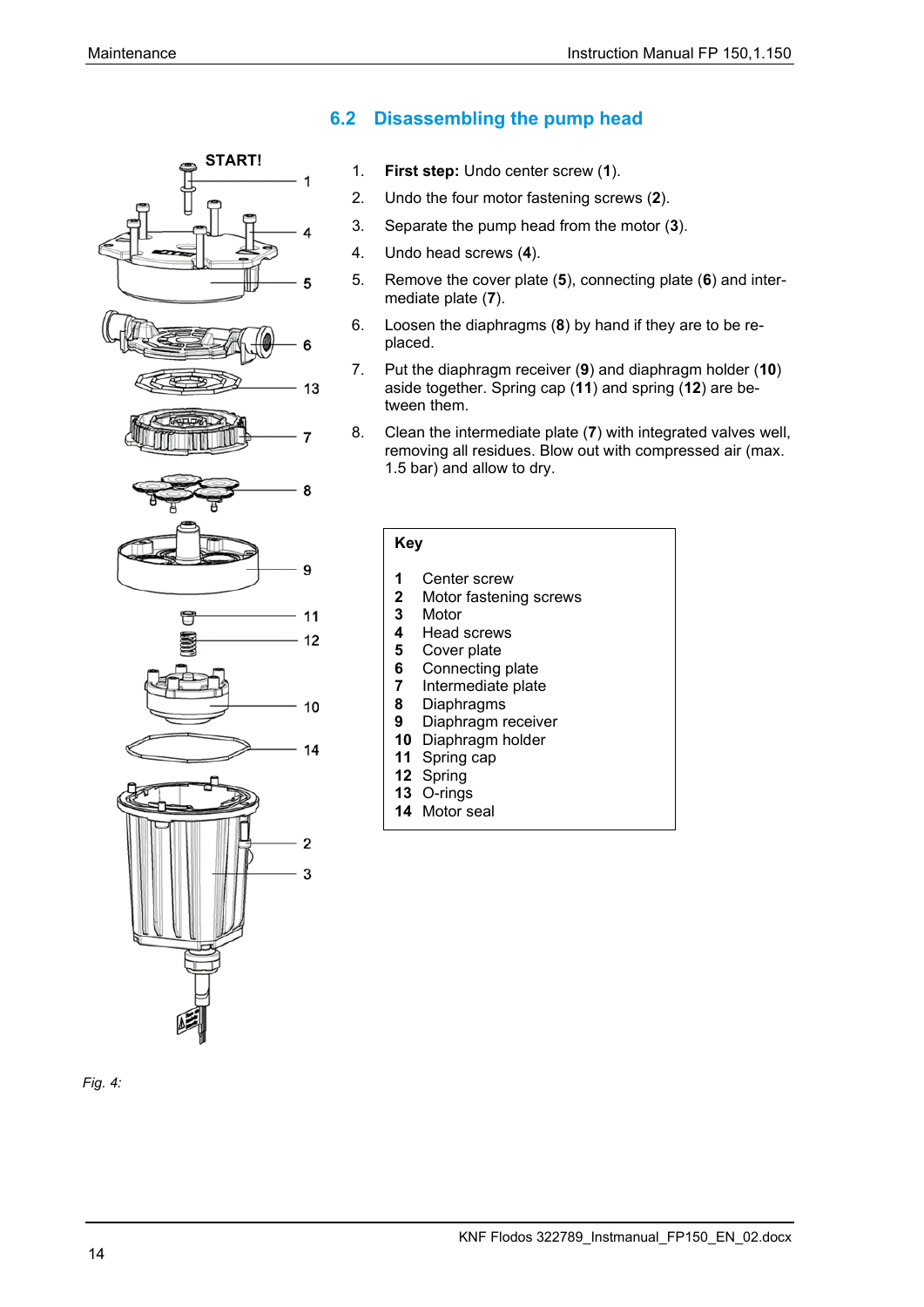8

 $10$ 

 $11$  $12$ Q

## <span id="page-14-0"></span>**6.3 Installing the pump head**

1. Screw diaphragms (**8**) by hand into the diaphragm holder (**10**) and tighten.

2. As shown in Fig. 6, place diaphragm receiver (**9**) on a suitable surface.

Make sure that the diaphragm holder (**10**) hangs on the diaphragms only (**8**) and that the diaphragms (**8**) sit properly in the grooves of the diaphragm receiver (**9**).

3. Make sure that the spring cap (**11**) and spring (**12**) are inserted.

*Fig. 6:*

*Fig. 5:*



- 4. Position the intermediate plate (**7**) on the diaphragm receiver (**9**). Make sure that the five tappets and pockets are aligned correctly.
- 5. Replace the three O-rings (**13**) in the connecting plate (**6**) to achieve an optimum seal.
- 6. Place the connecting plate (**6**) on the intermediate plate (**7**).
- 7. Guide the cover plate (**5**) over the connecting plate (**6**).
- 8. Place the head screws (**4**) in the cover plate (**5**) and tighten only slightly at this time.
- 9. Alternate tightening each head screw (**4**), only one rotation at a time, until all the screws are tightened with a torque of 1.4 Nm. This procedure is important to ensure that the diaphragms are compressed equally.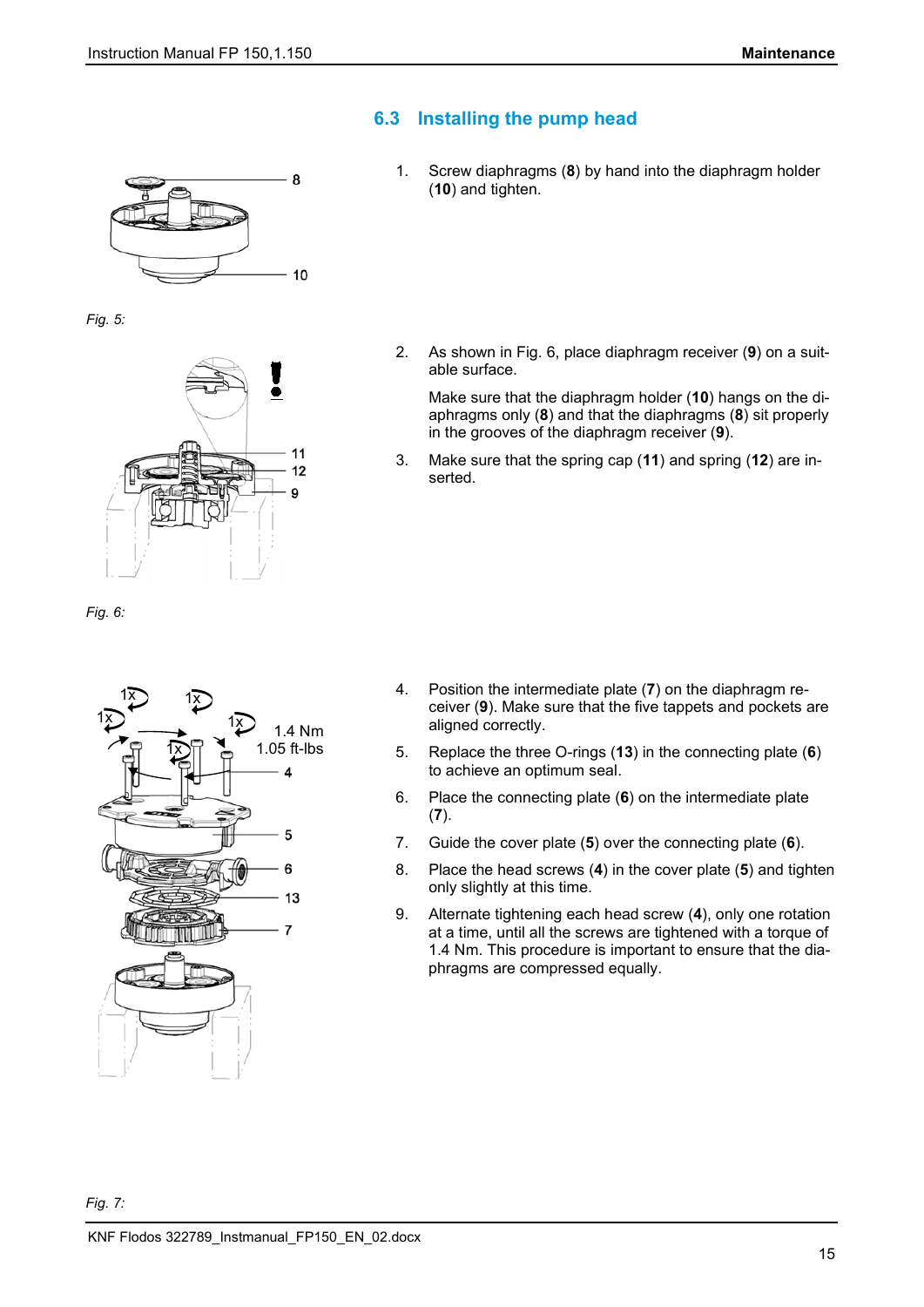

- 10. Place the pump head on the motor (**3**). Make sure that the motor sealing ring (**14**) is positioned correctly.
- 11. Tighten the motor fastening screws (**2**) to 1.4 Nm.

*Fig. 8:*



12. **Final step:** Tighten the center screw (**1**) to 1.4 Nm.

*Fig. 9:*



# **WARNING**

#### **Escaping medium**

After assembly, the pump may not be leak-tight due to incorrect assembly, damaged or soiled seal faces, or other reasons.

- $\triangleright$  Run the pump for several minutes with a harmless medium at maximum operating pressure.
- $\triangleright$  Check that pump is leak-tight.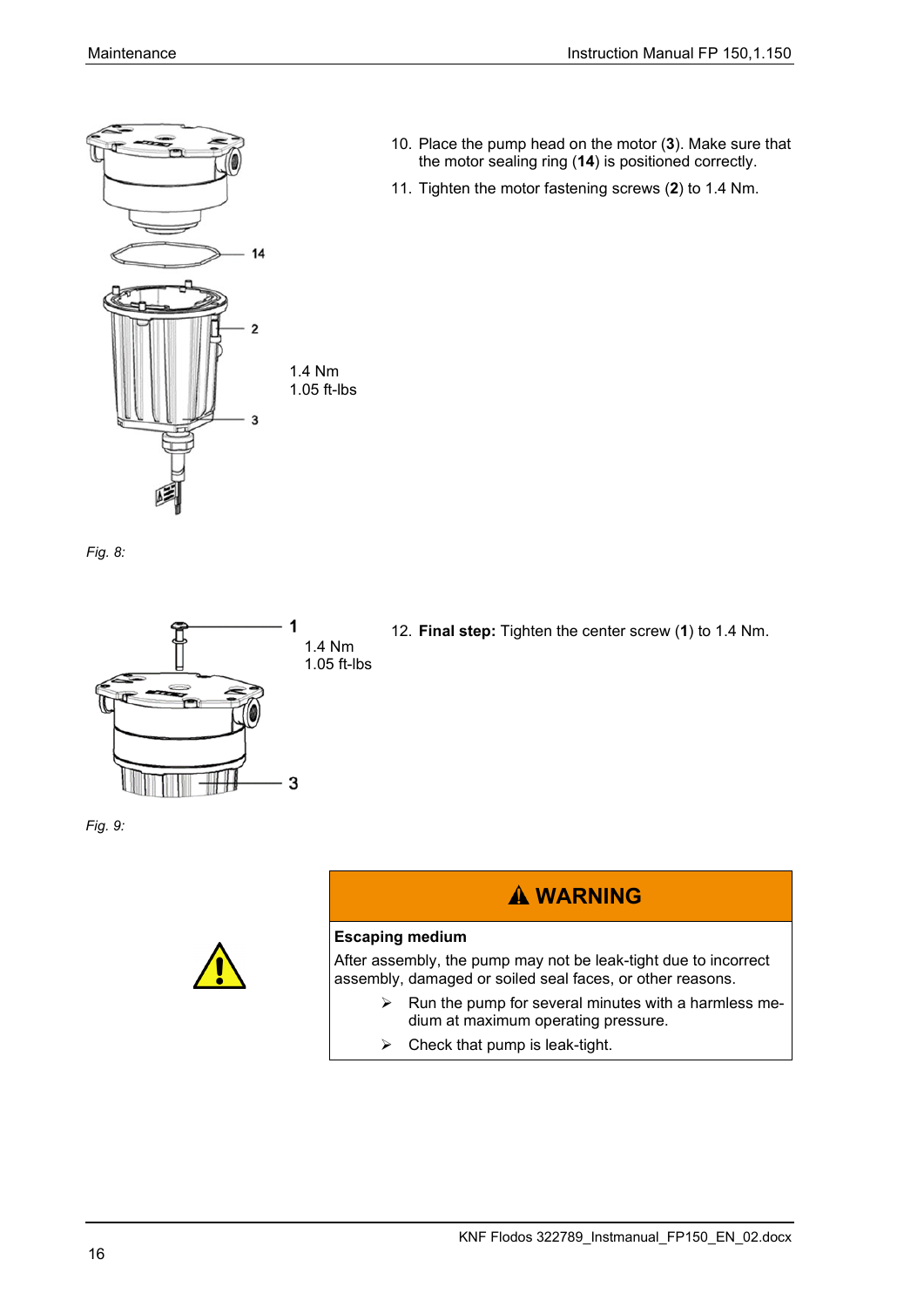| Symptom                                                          | Cause                                                                         | Remedy                                                                                                                                                                                   |
|------------------------------------------------------------------|-------------------------------------------------------------------------------|------------------------------------------------------------------------------------------------------------------------------------------------------------------------------------------|
| Pump does not<br>work, no movement,<br>or noise can be<br>heard. | No or incorrect control                                                       | Check that voltage and signal shape com-<br>ply with the specification.                                                                                                                  |
| Pump does not<br>work; drive be-<br>comes very hot.              | Motor is controlled with the<br>wrong signal.                                 | Check that voltage and signal shape com-<br>ply with the specification.                                                                                                                  |
| Pump does not                                                    | External valve is closed.                                                     | Check external valves.                                                                                                                                                                   |
| suck or vacuum is<br>not sufficient.                             | Counter-pressure on pres-<br>sure side too high                               | Change pressure conditions on pressure<br>side.                                                                                                                                          |
|                                                                  | Particles in the pump head                                                    | Rinse pump head.<br>Use preventive pre-filters.<br>Dismantle and clean pump head.                                                                                                        |
| Pump does not<br>transfer.                                       | External valve is closed, or<br>filter is blocked or too small.               | Check external valves and filters.                                                                                                                                                       |
|                                                                  | Connections or hoses are<br>blocked.                                          | Check connections and hoses.<br>Remove blockage.                                                                                                                                         |
| Flow rate is insuffi-<br>cient or unstable.                      | Incorrect control                                                             | Check that voltage and signal shape com-<br>ply with the specification.                                                                                                                  |
|                                                                  | Cross-section of hydraulic<br>hoses or connectors too<br>narrow or restricted | Disconnect the pump from the system and<br>determine output values.<br>Remove restriction (e.g. valve), if neces-<br>sary.<br>If applicable, use larger-diameter hoses or<br>connectors. |
|                                                                  | Counter-pressure in the<br>system higher than as-<br>sumed for the design     | Contact KNF dealer.                                                                                                                                                                      |
|                                                                  | Particles in the pump head                                                    | Rinse pump head.<br>Use preventive pre-filters.<br>Dismantle and clean pump head.<br>Install new intermediate plate (spare part).                                                        |
|                                                                  | Pump has reached the end<br>of its service life.                              | Replace pump.                                                                                                                                                                            |
|                                                                  | Diaphragm defective                                                           | Replace pump.                                                                                                                                                                            |

# <span id="page-16-0"></span>**7 Rectifying transfer problems**

If the fault cannot be rectified, please contact your local KNF dealer [\(www.knf.com\)](file://global/shares/13/FLODOS/21_PEP/10_PEP/E195_FMT/25_FuE/40_Implementierung/Produktdokumentation/www.knf.com).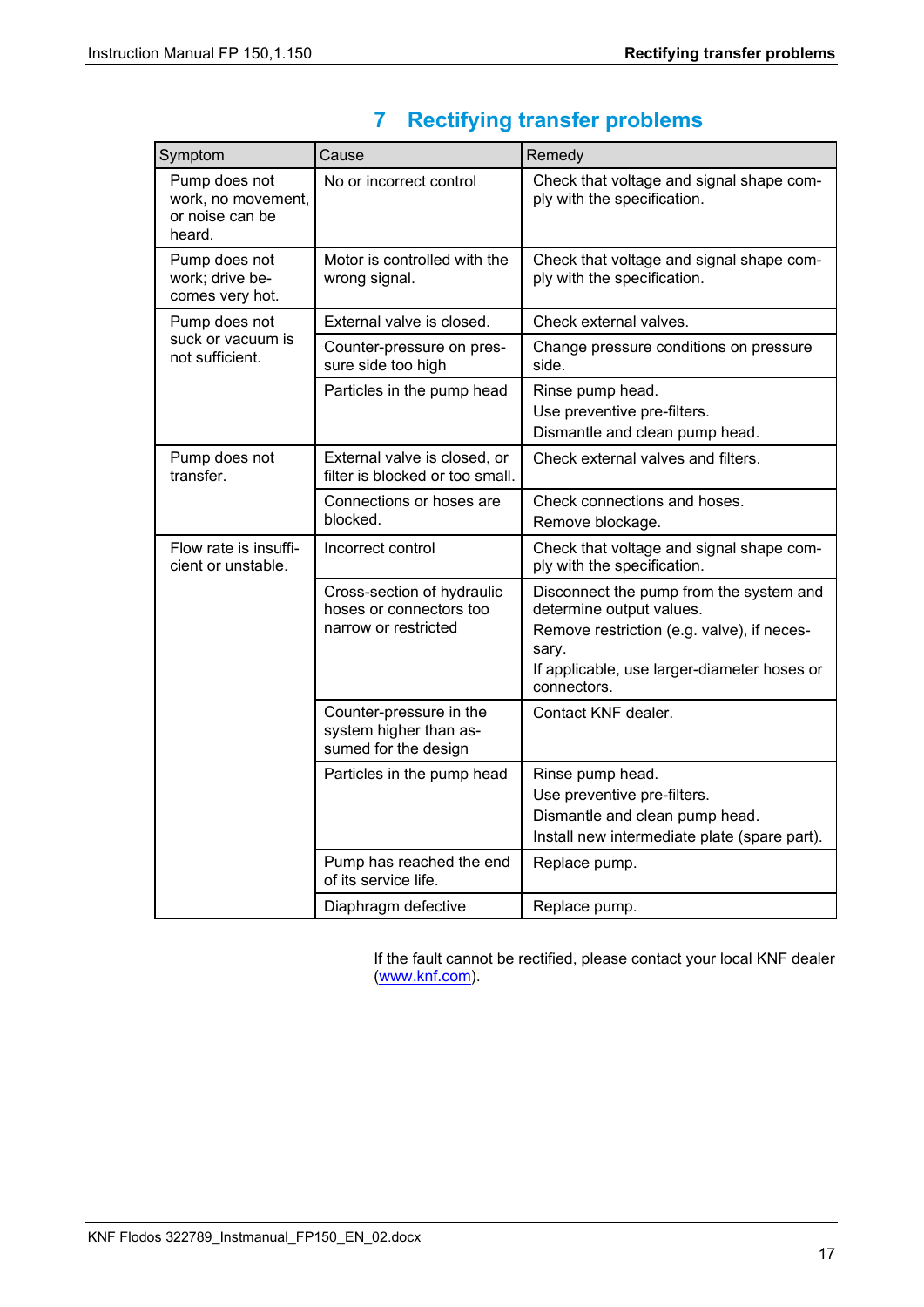# <span id="page-17-0"></span>**8 Returning the pump**

KNF undertakes to repair the pump only under the condition that the customer provides a certificate of the pumped medium and cleaning of the pump. For this purpose, please follow the instructions on [www.knf.com/repairs.](file://global/shares/13/flodos/22_PRD/10_OEM/NF_30/02_M/Betriebsanleitung/1_In_Bearbeitung/www.knf.com/repairs)

Please contact your KNF sales representative directly if you need additional support for your return service.